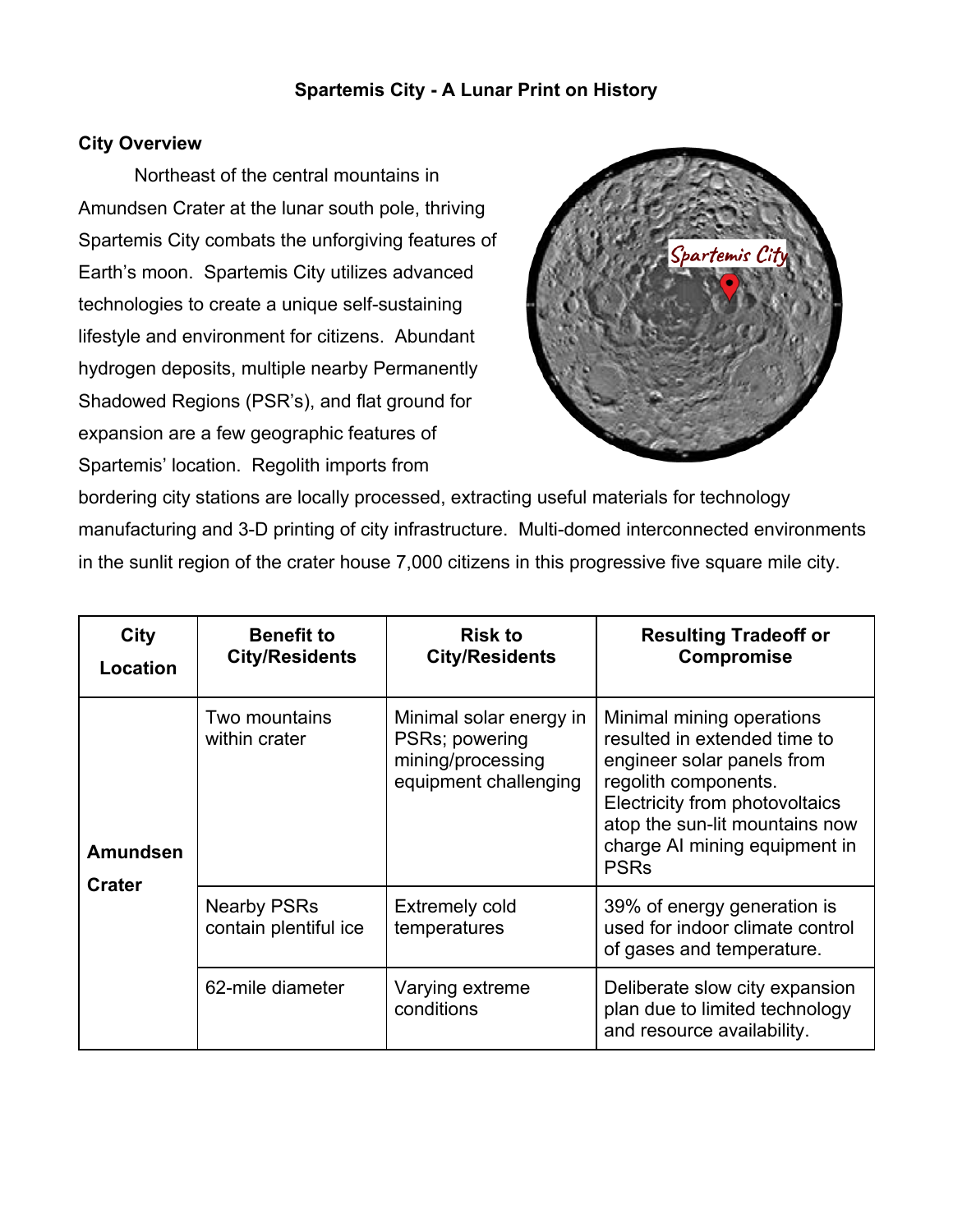## **Lunar Life**

As the mecca to all travelers and researchers interested in space exploration, Spartemis is the launchpad to the universe, literally and figuratively. After a 3-day flight, interstellar travelers visit Spartemis while refueling and preparing for further exploration. Rocket fuel processed from lunar ice is plentiful and the ⅙ gravity reduces the necessary thrust for launch. Tourism is a thriving economy in Spartemis.

With a predominant hub surrounded by three others, an "A" shape pointing north is created. To combat atypical light cycles at its location, Spartemis City's 4 hubs maintain an artificial light cycle to simulate Earth.



Citizens health in  $\frac{1}{6}$  gravity is a priority. Spaceball (similar to rugby) and tension exercises occur daily along with calcium supplementation to minimize bone and muscle loss.

Spartemis City offers a variety of jobs. Scientists and engineers ensure a sustainable city structure in the domes. Construction operators 3-D print regolith to create biodomes within hubs. Citizens elect hub leaders who vote for city improvements. Police and fire departments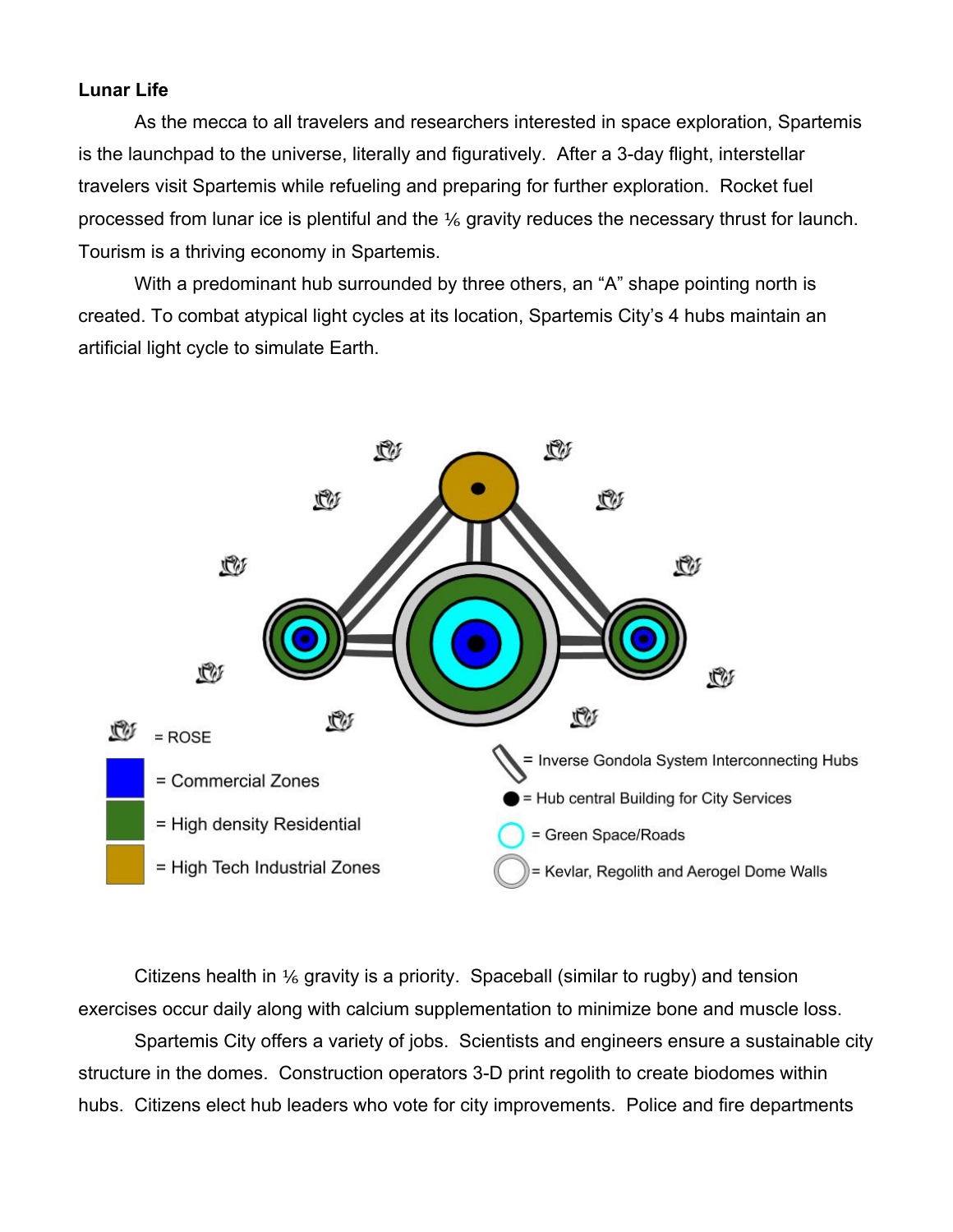are volunteer-based. Citizens can own businesses, further enhancing the economy. One pet is permitted to each citizen to stabilize mental health.

Citizens don't pay taxes, businesses do, resulting in lower living costs.

## **Infrastructure**

City planning for the expansion of a primitive lunar base was an exciting undertaking that began 100 years ago in 2035.

## Transportation:

Spartemis offers numerous modes of transportation to its citizens. There are "inverse gondolas" for inter-hub travel, and magnetic bikes constructed with lightweight frames and electric assist from rechargeable Lithium-Air batteries. Walking is encouraged to reduce muscle loss. Emergency gondolas are also used as express routes between hubs.

#### Housing:

Spartemis' hubs are modeled after cylindrical Fujian castles with spherical roofs. The outside wall contains multi-level apartments. The hub walls are made from 3-D printed regolith covered in a Kevlar bullet proof polythene material surrounding a silica aerogel insulating layer. Mirrored and tunneled meteorite-resistant skylights provide natural light into the hub.

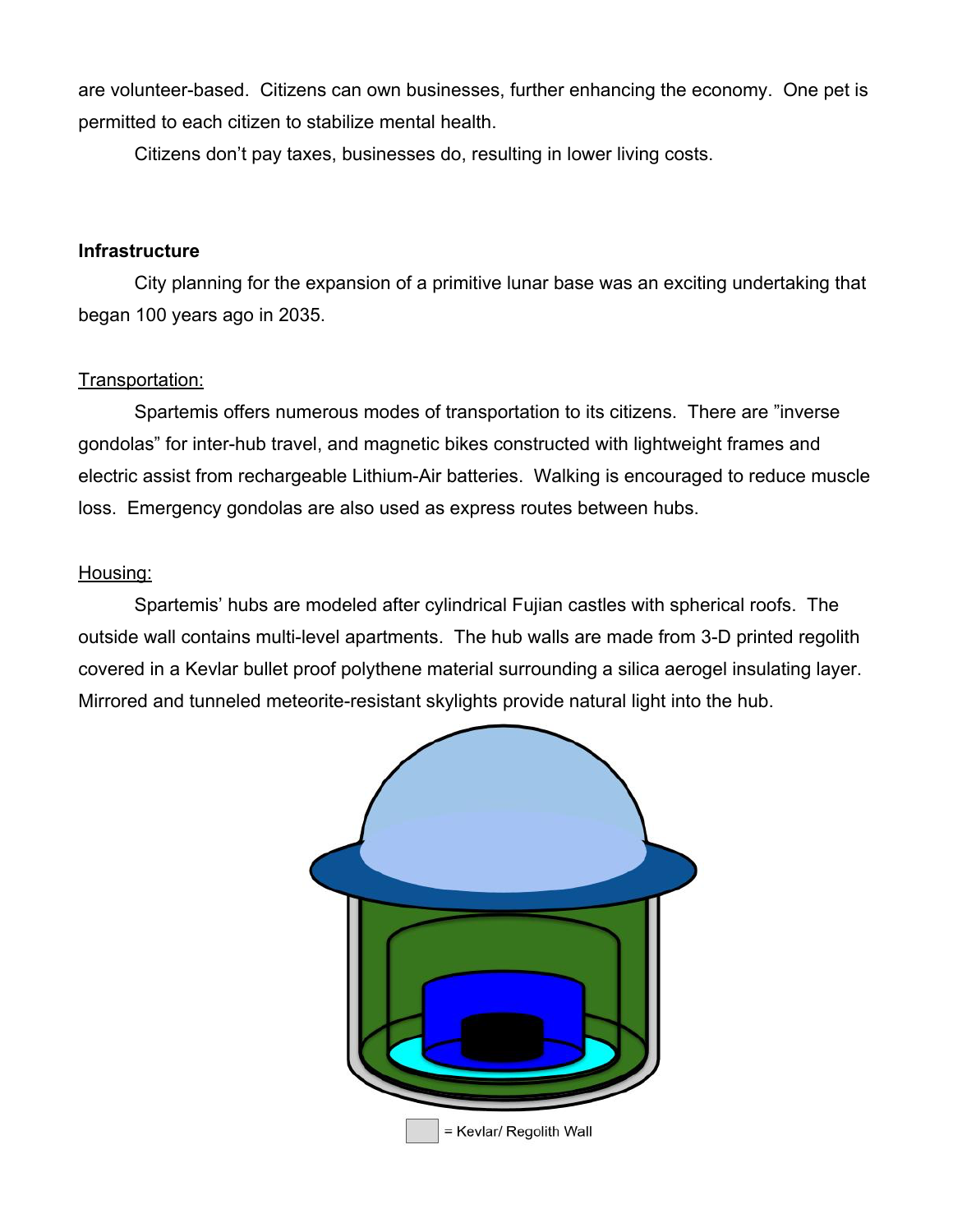The centralized courtyards are paved with sintered regolith and have city services buildings. Large green spaces contain drought-tolerant plants that receive water through aeroponics.

### Energy:

Spartemis City's main energy source is nuclear fusion, a process of fusing two hydrogen atoms to create a helium atom. This process creates immense amounts of energy, enough to power the entire city. The core has to be levitated, as it's heated to ten times the sun's temperature to start. Fusion doesn't create nuclear waste, making it a safe alternative to fission. Due to limited sunlight appearing over Spartemis, solar energy is accessed atop the two centrally located mountains, with panels manufactured from regolith-obtained materials. Algae photobioreactors produce oxygen for the indoor environments, all while generating energy. Electricity is stored with Lithium-Air batteries.

#### Food:

Citizens can rent space in aeroponic gardens to boost morale and access fresh produce. Although citizens' paychecks are less than Earth, they exchange employment-earned tickets to get food. Residents have mostly vegetarian diets due to abundant aeroponic farming. Because larger animals require more resources, Spartemis uses more efficient methods to obtain protein, such as farming insects and nuts. Insects are dehydrated (regaining water for human consumption) and processed into multipurpose high-protein flour. Algae is burned and the exhaust sent through an alkaline filter to eliminate carbon dioxide, resulting in a gas that is 95% nitrogen, used to supplement plant growth.

#### **City Services**

Prominent services with innovative adaptations to the challenging living conditions on the moon are abundant in Spartemis.

#### Education:

● Education is a hybrid between virtual and in-school, consisting of allocated courses delivered from Earth and locally.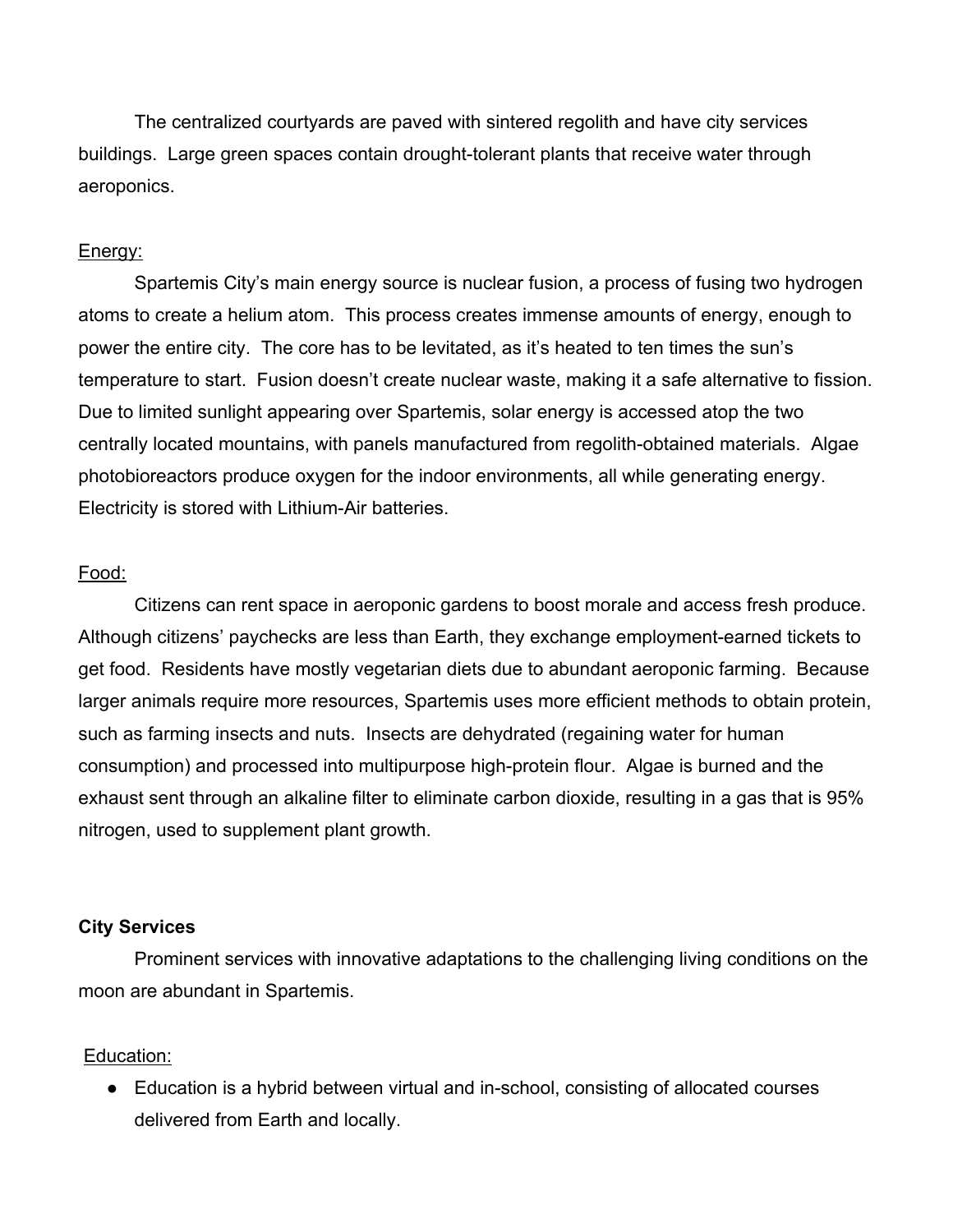- Personalized coursework by age twelve. Community fundamentals by age 15.
- Specifics for each career in the community are trainable, allowing citizens to explore professions via internships after age 15.
- After 20 years in a profession, citizens can continue working full time or they can utilize advanced pay work release to serve as educators.

## Healthcare:

● Spartemis provides personalized healthcare to all citizens, using a Slim Optical Cellular-Checking Component (SOCCC), a device that monitors their health, while staying flush with their ankle. SOCCC provides information about oxygen levels, bone mass, exercise levels and other vitals. SOCCC notifies doctors in emergencies and fills prescriptions.

# Fire/Police:

- Citizens 18 and older have the option to attend Fire Safety and Police Training courses where volunteers are trained for emergency response.
- Limited fire training is available as Spartemis' buildings are mostly kevlar, bulletproof polythene, aluminum, and regolith- materials unlikely to spread fires.
- Only volunteers with a clean criminal background are accepted into Spartemis.

# **Innovations for Lunar Living**

Spartemis' Regolith Obtaining and Sorting Equipment (ROSE) is a simplistic system that gathers and filters regolith.

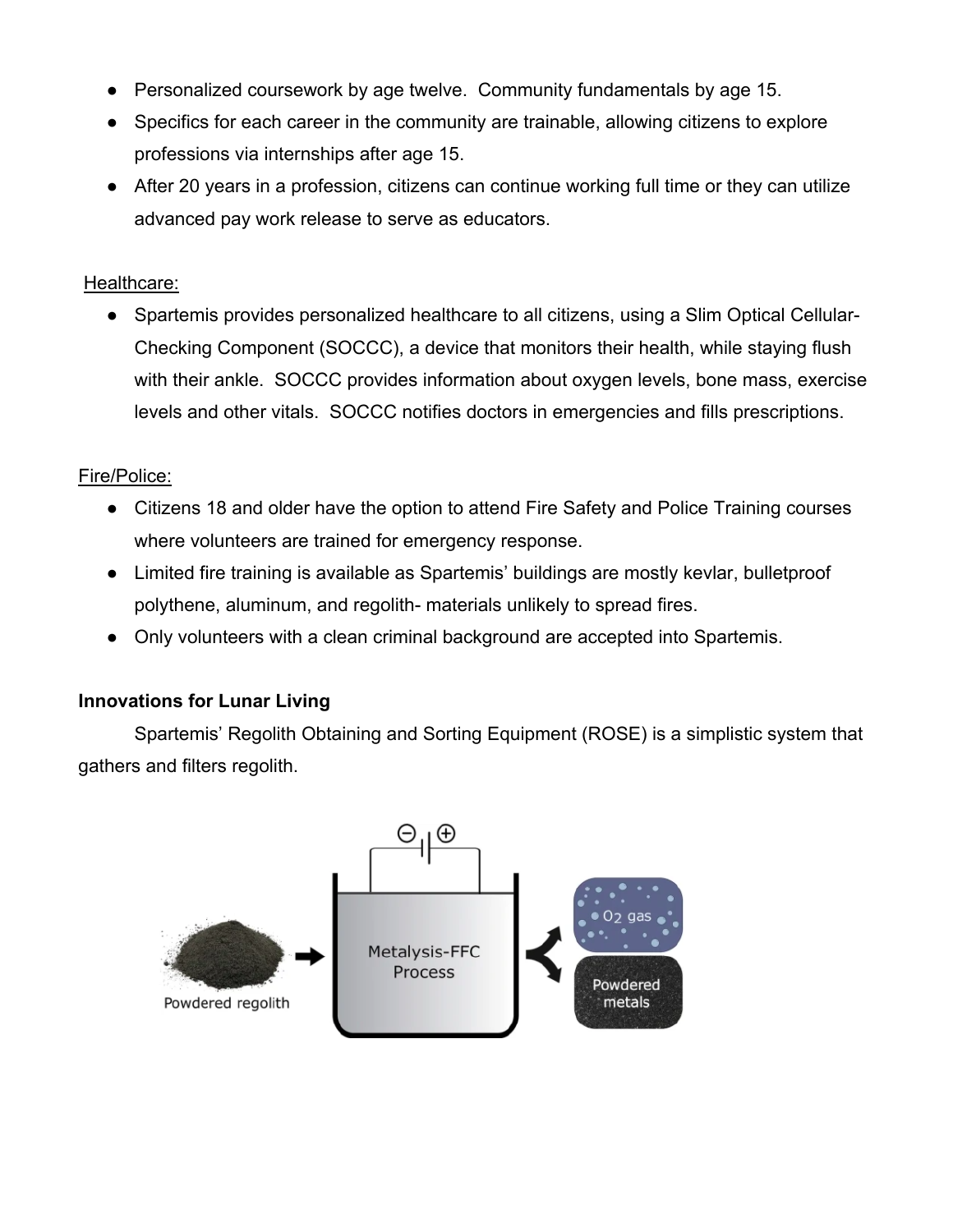Lunar Ice Liquefier and Cleaner (LILAC) machines process potable water from ice within PSRs. On-board advanced solar ovens extract the water from the ice and mineral hydrate forms in the regolith.

## **Moon Challenges & Hazards**

When constructing Spartemis, combatting hazards was crucial. Regolith on the lunar surface can be dangerous, so manufactured items are coated with layers of indium tin oxide that reduce electrostatic regolith cling, eliminating ingestion health risks. To combat weakening bones & muscles from reduced skeletal compression in the 1/6 gravity, SOCCC monitors and reminds citizens about daily tension exercise needs and calcium supplementation. Calcium and other vital minerals found in regolith are processed into the supplements. Weighted clothing made with iron from regolith helps counteract the low gravity. City water is taken from mixed ice and regolith deposits in nearby regions. Rechargeable Lithium-Air battery powered LILAC robots extract ice and liquefy and purify water. The extraction of oxygen from regolith and green space locations, contribute to the oxygenated hubs. Meteorite protection of the dome is provided by the 3-D printed regolith coated with a Kevlar polythene.

## **Moon Resources**

The lunar surface may seem inhabitable and foreboding, but Spartemis has thrived by utilizing two main resources.

## Regolith:

ROSEs obtain regolith using screens to sort the less compact material on the moon's surface from larger rocks. After screening, looser regolith is transported to factories. Utilizing a process called metalysis, regolith is combined with calcium chloride and heated to 950℃ in advanced solar ovens. An electrical current is then run through the mixture to extract the  $O<sub>2</sub>$ gas, leaving metals used for manufacturing.

## Lunar Ice:

Spartemis' location is near ice and regolith deposits at the south pole. Aluminum-built LILACs collect, melt, condense (from gas) and make the water safe to drink. From there, water is transported to water tanks and distributed.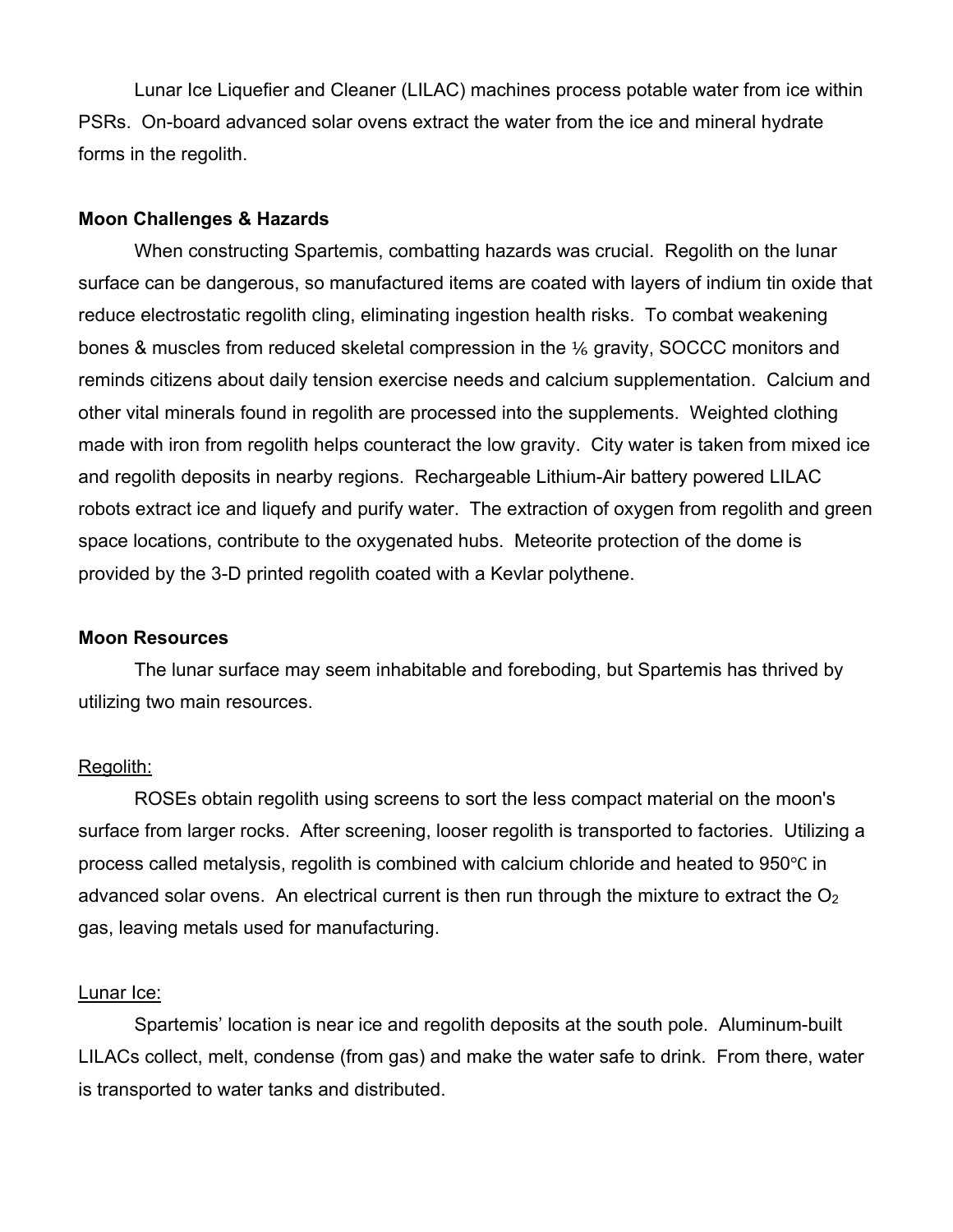# **Benefits, Risks, Trade Offs, Compromises**

Innovations come with risks and tradeoffs. Engineers had to make plenty of compromises:

| <b>Moon</b><br><b>Resource</b> | <b>Benefit to City/Residents</b>                    | <b>Risk to City/Residents</b>                                                                                                                          | <b>Resulting Tradeoff or</b><br><b>Compromise</b>                                                                                         |
|--------------------------------|-----------------------------------------------------|--------------------------------------------------------------------------------------------------------------------------------------------------------|-------------------------------------------------------------------------------------------------------------------------------------------|
| <b>Regolith</b>                | Can be 3-D printed<br>Plentiful supply<br>$\bullet$ | High temperature<br>required<br>Must use binding<br>agent<br>Abrasive and nano-<br>sized; can cause<br>cancer;<br>electrostatically<br>coats mechanics | Dunes of regolith<br>$\bullet$<br>were used to protect<br>underground<br>habitats until the<br>expensive ROSE<br>system was<br>developed  |
| Lunar $H_2O$                   | City located close to<br>lunar ice in PSRs          | Extreme cold<br>$\bullet$<br>temperatures deadly<br>to humans<br>Untreated water non-<br>potable                                                       | <b>LILAC AI robots</b><br>powered by Lithium-<br>Air batteries (no<br>solar power in<br>PSRs) and require<br>frequent charging<br>breaks. |

## **Engineers**

Engineers were vital when developing Spartemis. Aerospace engineers designed travel between Earth and Spartemis. Lunar environmental engineers pinpointed hazards and designed technologies to ensure safety. Mechanical engineers developed ROSE, which converts regolith into usable materials. Agricultural engineers created aeroponic farms and developed the algae photobioreactor. Spartemis' variety of advancements through innovative technology combat the moon's challenges, and ensure the highest standards for cities universally.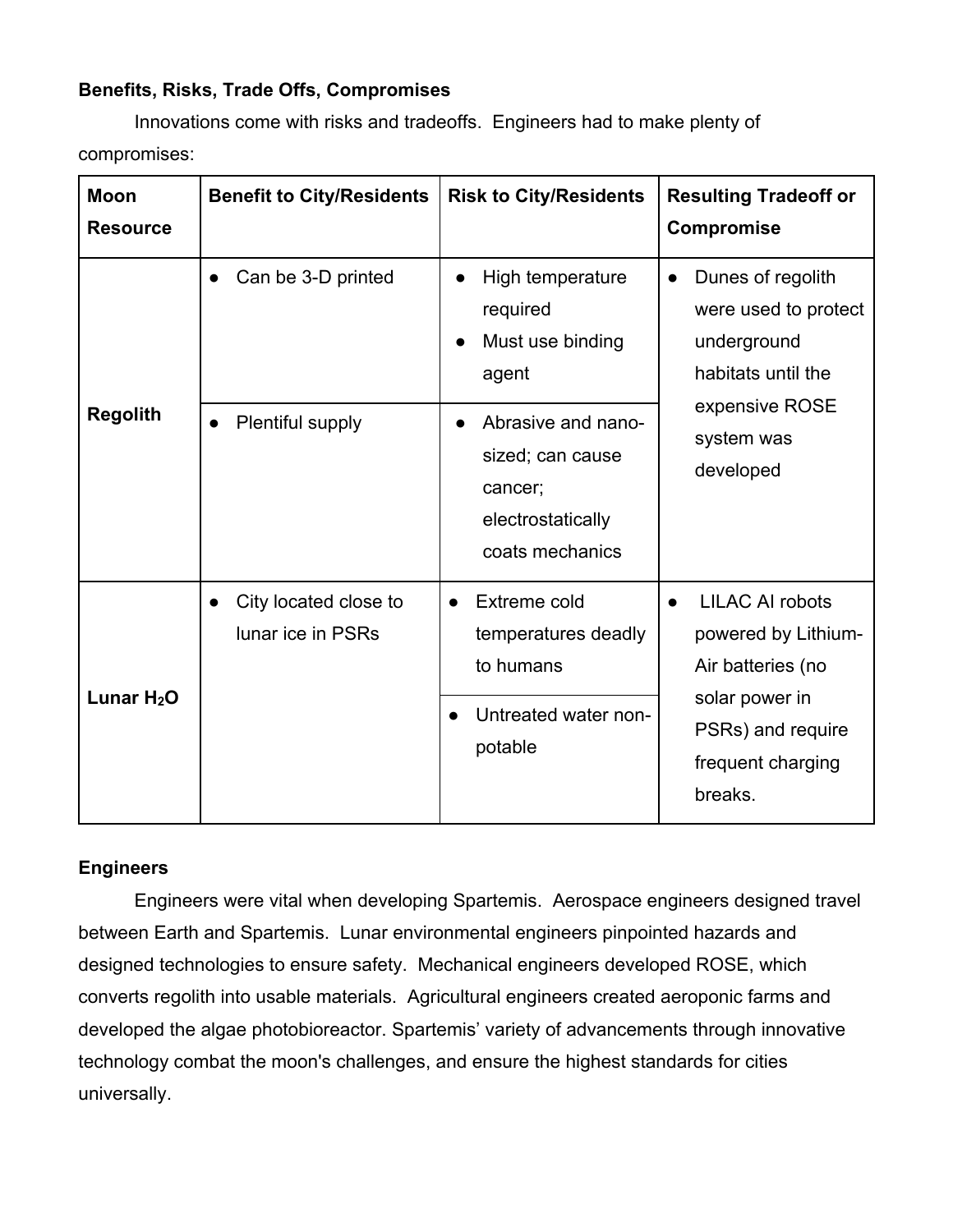**Word Count:**  1458 – Essay with headings 40 – Captions 1498 - Total

# **Works Cited**

Anderson, Thomas. "Building a Lunar Base with 3D Printing." *SERVI*, NASA, 1 February 2013, https://sservi.nasa.gov/articles/building-a-lunar-base-with-3d-printing/.

BYJU. "Nitrogen Cycle." *BYJU*, BYJU'S Biology., 2020, https://byjus.com/biology/nitrogencycle/#:~:text=Nitrogen%20Cycle%20is%20a%20biogeochemical%20process%20through %20which%20nitrogen%20is,%2C%20denitrification%2C%20decay%20and%20putrefactio n.

Enescu, Diana. "Thermoelectric Energy Harvesting: Basic Principles and Applications." *intechopen*, 15 May 2018, https://www.intechopen.com/books/green-energyadvances/thermoelectric-energy-harvesting-basic-principles-and-applications.

Frost, Rosie. "HOW IS NUCLEAR FUSION PART OF THE UK'S 'GREEN INDUSTRIAL REVOLUTION'?" *Euronews*, 12 March 2020, euronews.com/living/2020/12/03/how-isnuclear-fusion-part-of-the-uk-s-green-industrial-revolution#.

Living On The Moon National Webinar https://futurecity.org/